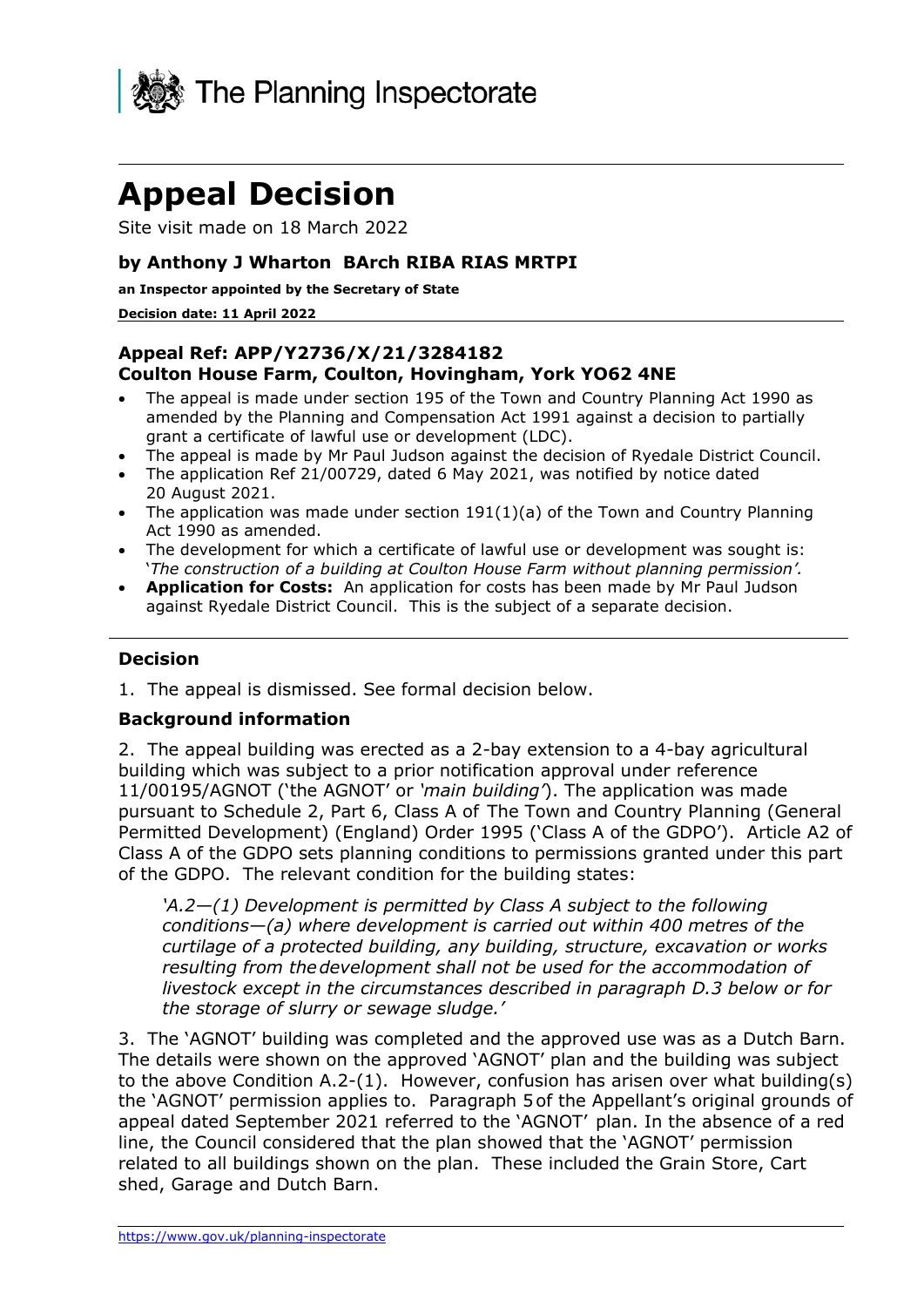4. This interpretation was disputed by the Appellant and it is stressed that the 'AGNOT' permission and associated restriction of the keeping of livestock (in this case pigs) only applies to the Dutch Barn. The Council accepts that the permission only related to the Dutch Barn but that this does not alter their case in relation to the use of the appeal extension for the keeping of livestock as being unlawful.

5. Following the construction of the additional bays, a LDC application, (reference 20/000965/CLEUD) was made on the basis that the combined 'AGNOT' building together with the extension was lawful, including for the use of the accommodation of livestock (pigs). This was refused on the basis that the northern element of the building (the 'AGNOT' initial Dutch Barn) was subject to the 'AGNOT' approval and, therefore, Condition A2. The decision was unchallenged.

6. On the application form for this LDC application, the existing development is described as being for '*the construction of a building at Coulton House Farm without planningconsent'.* However, in the statement of facts submitted in support of the LDC application, it is indicated that confirmation was being sought that the '*siting and construction of the extension to the agricultural building and for the housing of livestock'* was lawful. On the appeal form at Section E, where a description of what is being sought by the LDC is requested, the answer is *'Works to erect an agricultural building for the housing of livestock'.* By implication, therefore, it is clear that in seeking to establish whether the building of the extension was lawful it was also seeking to establish that the use for the keeping of livestock was also lawful.

7. The LPA granted a LDC but in the following terms:

*'In respect of building operations for the erection of an extension to the existing building for agricultural storage (excluding housing livestock, slurry or sewage sludge) as shown outlined in red on the submitted 1:2500 scale site location plan on the basis that they were substantially completed more than four years before the date of this application'.*

8. Thus, although the LPA accepted that the operational development carried out was lawful, it considered that its use for the keeping of livestock (namely pigs) was not lawful. This is now challenged by the appellant and I now turn to the gist of the cases made on behalf of the appellant and by the Council.

## *The gist of the case for the Appellant*

9. It is contended that the LDC application sought only a certificate in respect of the building operations for the erection of an agricultural building. As the LDC was granted in terms which included a modification/substitution of the description in the application of the works, including reference to specific use, it is considered that it amounts to a refusal in part of the application giving rise to this right of appeal under section 195(4) of the 1990 Act.

10. The appeal is submitted on the basis that the extension does not have the benefit of any planning permission, whether granted expressly or under permitted development (PD) rights, which has been confirmed by the LPA when determining the Refusal. It has also confirmed that the structure itself has been erected for a period in excess of 4 years and so has become lawful with the passage of time.

11. It is indicated that the LDC sought was limited to the lawfulness of the building as a building operation. It did not make mention of use as there was no need: the structure is an agricultural building erected on agricultural land and so can be used for agricultural purposes. However, the LDC has been granted in terms which restrict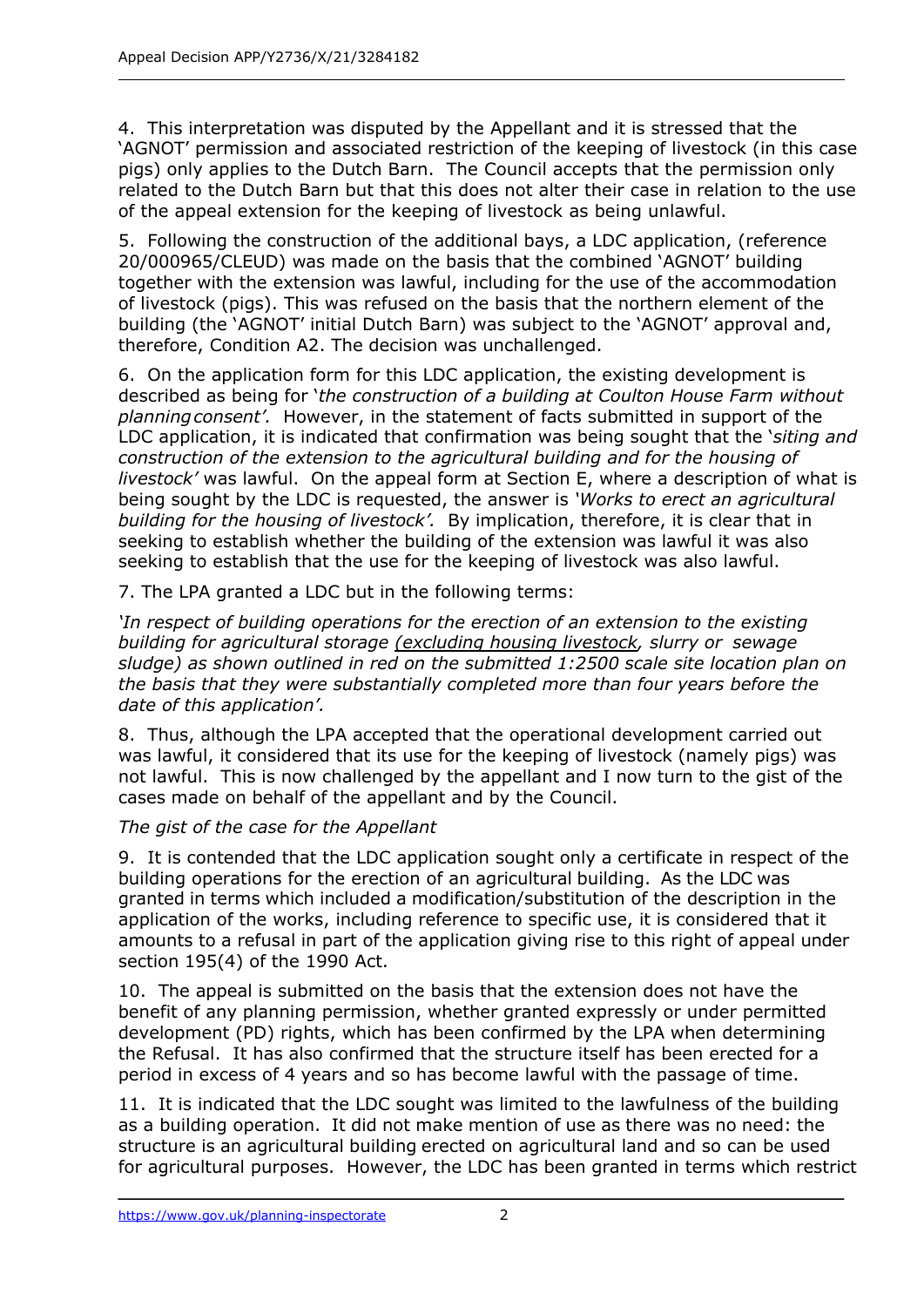the lawful agricultural use to which the building can be put. It is contended that such lawful use can only be restricted by planning condition but, as the building is unauthorised (no planning permission has been granted for it and it falls outside the scope of the PNA Approval), there can be no condition imposed on it restricting its agricultural use to storage or preventing its use for the keeping of livestock.

12. It is stressed that although the building is an extension to the building authorised by the PNA Approval, internally it isphysically separated from it and so can be used independently of the part to which it is attached. It is also indicated that it is designed for the purposes of agriculture and has been erected on land which has a lawful use for the purposes of agriculture. This is not disputed by the LPA. It is, therefore, considered that it can be used for agricultural purposes without restriction and without having to rely on section 75(3) of the Town and Country Planning Act 1990 which provides that a building in respect of which planning permission has been granted can, in the absence of use for a specified purpose, be used for the purpose for which it has been designed.

13. It is stressed that the keeping of pigs, for which the building has been used, is without doubt an agricultural use, as areother uses such as agricultural storage. If a building with a lawful use for the purposes of agriculture is used first for agricultural storage and then for the keeping of pigs, this does not involve a material change of use from agriculture to some other use for which planning permission is required. Both are agricultural uses.

14. However, it is possible to restrict the lawful agricultural use to which an agricultural building is put by way of condition. If the condition were then to be breached, enforcement action could be taken to remedy this breach of planning control (whether by enforcement notice or breach of condition notice).

15. By way of example, if pigs were to be kept in the building to which the PNA Approval applied, whichis subject to a condition preventing the keeping of livestock imposed by para A2(1) of Class A, part 6 ofthe Second Schedule to the Town and Country Planning (General Permitted Development) Order 2015 (as amended), this would involve a use in breach of a condition in respect of which enforcement action could be taken.

16. However, as the building was not subject to the PNA approval, and there is no condition imposed restricting its use for the keeping of livestock, as no planning permission has been granted in respect ofit, its use for the keeping of pigs is contended to be lawful. As it is acknowledged that the structure itself is lawful, and because there is no restriction imposed on the agricultural use to which it can be put, then the appeal should be upheld and the LDC should be granted in the terms sought by the application.

## *The gist of the case for the Council*

17. The Council stresses that it has a right to modify the description of the LDC under section 193(4) of the 1990 Act. It is indicated that the confusion relating to the 'AGNOT' plan in no way alters the substance or strength of the Council's case as set out in their Appeal Statement. The Council strongly maintains that the lawful use of the extension is derived from the building which it extends, in this case the Dutch Barn. Therefore, the extension is subject to the same conditions governing the 'AGNOT' permission.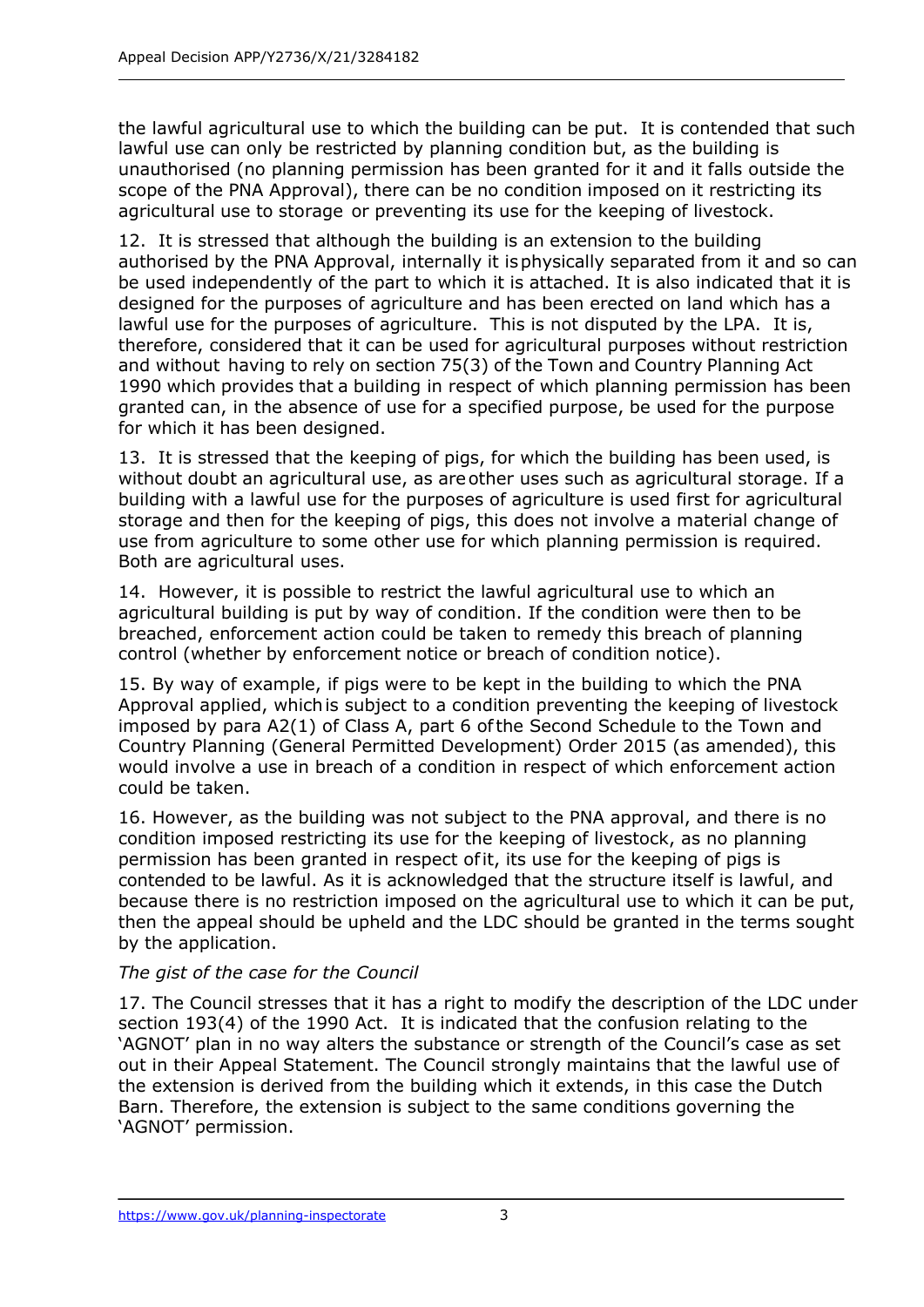18. It is accepted that there is no dispute that the 'AGNOT' has been implemented and that Condition A2, applied to the Dutch Barn only (*the main building*). The Council also accepts that the built form of the extension itself has become immune fromenforcement action due to the passage of time. However, it maintains that the use of the extension can still be enforced against because the keeping of livestock within the extension constitutes an unlawful material change of use.

19. The Council stresses that the starting point for determining whether a material change of use has occurred is to ascertain the correct planning unit, and the present and previous primary uses of that unit. Reference is made the case of *Burdle v Secretary of State for the Environment [1972]* and that the tests begin with the unit of occupation and turn on the concept of physical and functional separation.

20. The Council also refers to the principle held by the courts that if a building has become immune from enforcement through the passage of time, it does not mean the use of that building is to be regarded as being lawful. Therefore, it is argued that the immunity gained by the operational development of the extension itself does nothing to make the use of thebuilding lawful. Instead, it is argued that the question is whether the use of the extension is lawful on its own merits.

21. Reference is made to the Appellant's argument that the land on which the extension sits is in agricultural use, that the keeping of pigs is agricultural use and therefore there has been nomaterial change of use. The Council accepts the keeping of pigs is an agricultural use but maintains that the use of the extension to keep pigs represents a material change of use compared to the lawful permitted use of the extension.

22. Firstly, the Council indicates that the extension did not previously exist and there is no evidence that the land on which the building rests was being used for the purpose to which the building is now being put orany other use for that matter. Secondly, it is argued that the keeping of pigs in the *'main building'* is unlawful based on Condition A2(1)(a) of the GDPO. It is contended that '*the main building'* is a distinct planning unit compared to the wider agricultural planning unit because of the restriction to the types of agricultural use that can occur withinit.

23. Thirdly reference is made to the case of *Sumner v Secretary of State for Communities and Local Government [2010]EWHC 372 (Admin)* which confirms that the lawful use of a building which has become immune from enforcement must be a use which is ancillary to the lawful use of the land on which the building sits. Despite the Appellant's argument that this case does not apply in the present case, they are in fact relying on this case to the same extent as the Council. The only issue between the parties is the question of what is the lawful permitted use of the land on which the extension sits and where this derives from, *'the main building'* or the wider agricultural planning unit.

24. The Appellant maintains that the extension is part of the wider planning unit which is in unrestricted agricultural use. Therefore, the keeping of pigs in the extension is lawful because it is ancillary to this use. However, the Council's strong position is that the extension forms part of the planning unit defined by the use of the *'main building'*, for which there are restrictions upon its agricultural use.

25. The Council stresses that this is a matter of planning judgment and that the Appellant is wrong to suggest that the LPA has misinterpreted planning legislation or case law. It is a question of application and of fact and degree. The land on which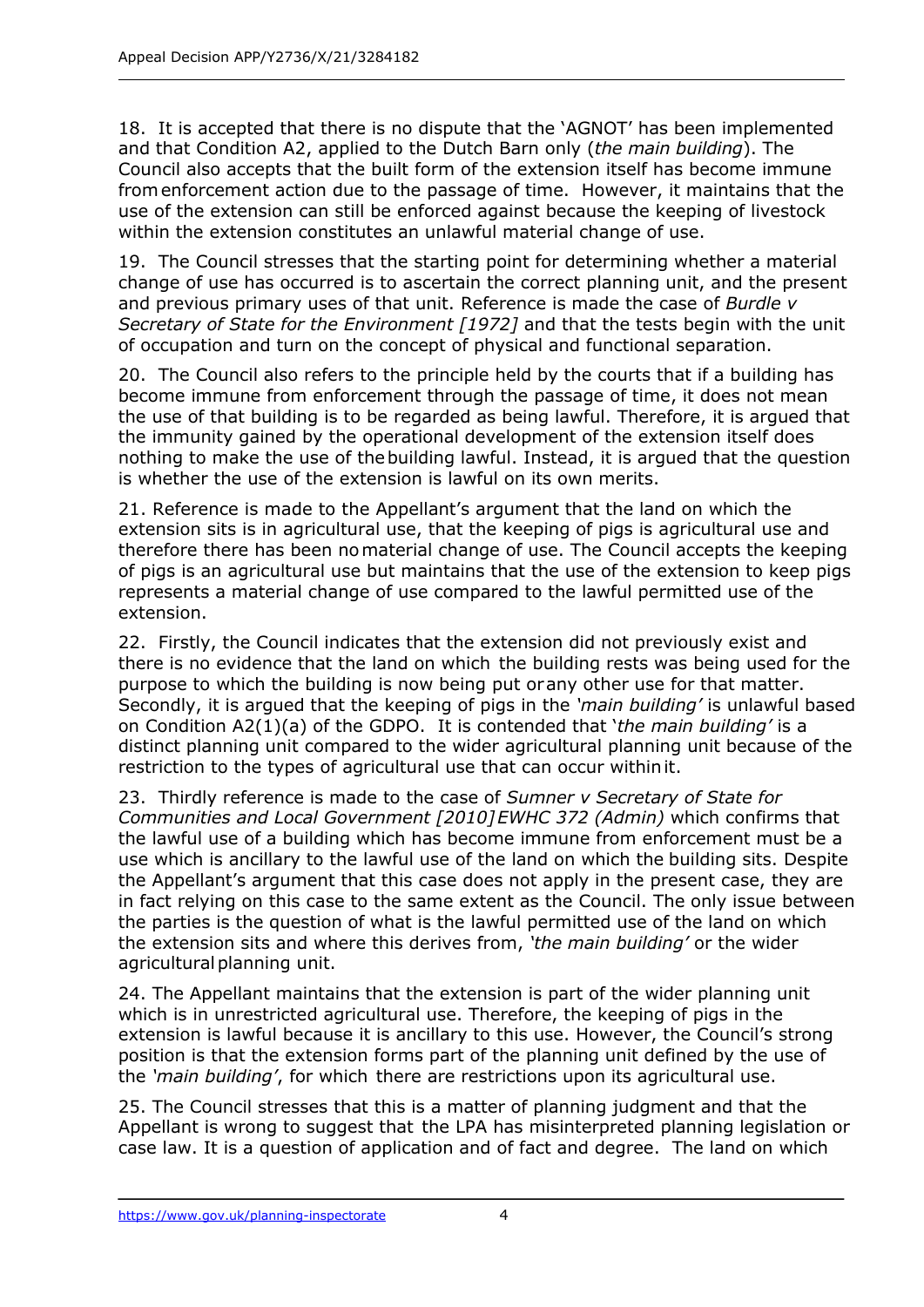the extension now sits was part of the curtilage of the '*main building,* and the extension is now part of that building, as a matter of fact and degree.

26. This land is subject to the AGNOT and therefore condition A2. As aresult, the extension is adjacent to and has open access to land which has restricted agricultural use. This extension also shares a roof with this land and there is no significant physical or functional separation. In addition, the Dutch Barn is physically separated from the surrounding agricultural planning unit. The extension is therefore part of the planning unit to which the AGNOT applies, that is, the Dutch Barn.

27. The extension clearly relates physically to the '*main building'* rather than the wider agriculture unit. The '*main building* particularly the southern portion, and extension form asingle unit of occupation which is separated from the wider agricultural planning unit. The extension is, therefore, part of the planning unit defined by the Main Building, rather than thewider planning unit.

28. As a result, it is contended that the extension derives its lawful use from the use of the Dutch Barn, the '*main building',* not the surrounding wider agricultural unit. The keeping of pigs in the '*main building'* is unlawful. Therefore, the keeping of pigs in the extension represents an unlawful use that is not ancillary to the use of the '*main building'.* Instead, the keeping of pigs introduces a new use introduced into the planning unit.

29. The keeping of pigs also changes the character of the usage of the *'main building'* and its curtilage from what has gone on previously. This has a material effect as it now involves the keeping of livestock within 400m of a dwelling house, contrary to the conditions laid down by Parliament in Class A of the GDPO. Therefore, the combination of the new uses is materially different from the original use, regardless of whether the original use of the '*main building'* continues unchanged.

30. Overall, there has been a material change of use that requires planning permission. This usehas not become immune from enforcement due to the passage of ten years since the extension has not been erected for that long. The Council's decision to refuse the LDC to the extent it relates to use is well founded and the Appellant has produced no evidence to justify why this is not the case.

31. Instead, the Appellant's argument is based on the bare assertion that the extension derives its lawful use from the wider agricultural unit without any analysis of what the correct planning unit is, or appreciation that the '*main building'* and therefore the extension, is distinct in terms of use.

32. Further, the Appellant asserts that Part 6 Class A Schedule 2 of the GDPO 2015 does not apply to the extension but gives no explanation as to why. In the proper course of events, there is no reason why the extension should not have been subject to its own AGNOT application. Had the extension then been constructed and used in accordance with the Permitted Development rights under Class A, its lawful use would not have included the keeping of livestock.

33. The Appellant's suggestion that the land or building would have alwaysbeen available for unrestricted agricultural use is therefore false. In turn, the keeping of livestock within the extension has been an unlawful use.

34. Reference is made by the Council to Article 3(5) of the GDPO which states:

*'(5) The permission granted by Schedule 2 does not apply if— (a) in the case of permission granted in connection with an existing*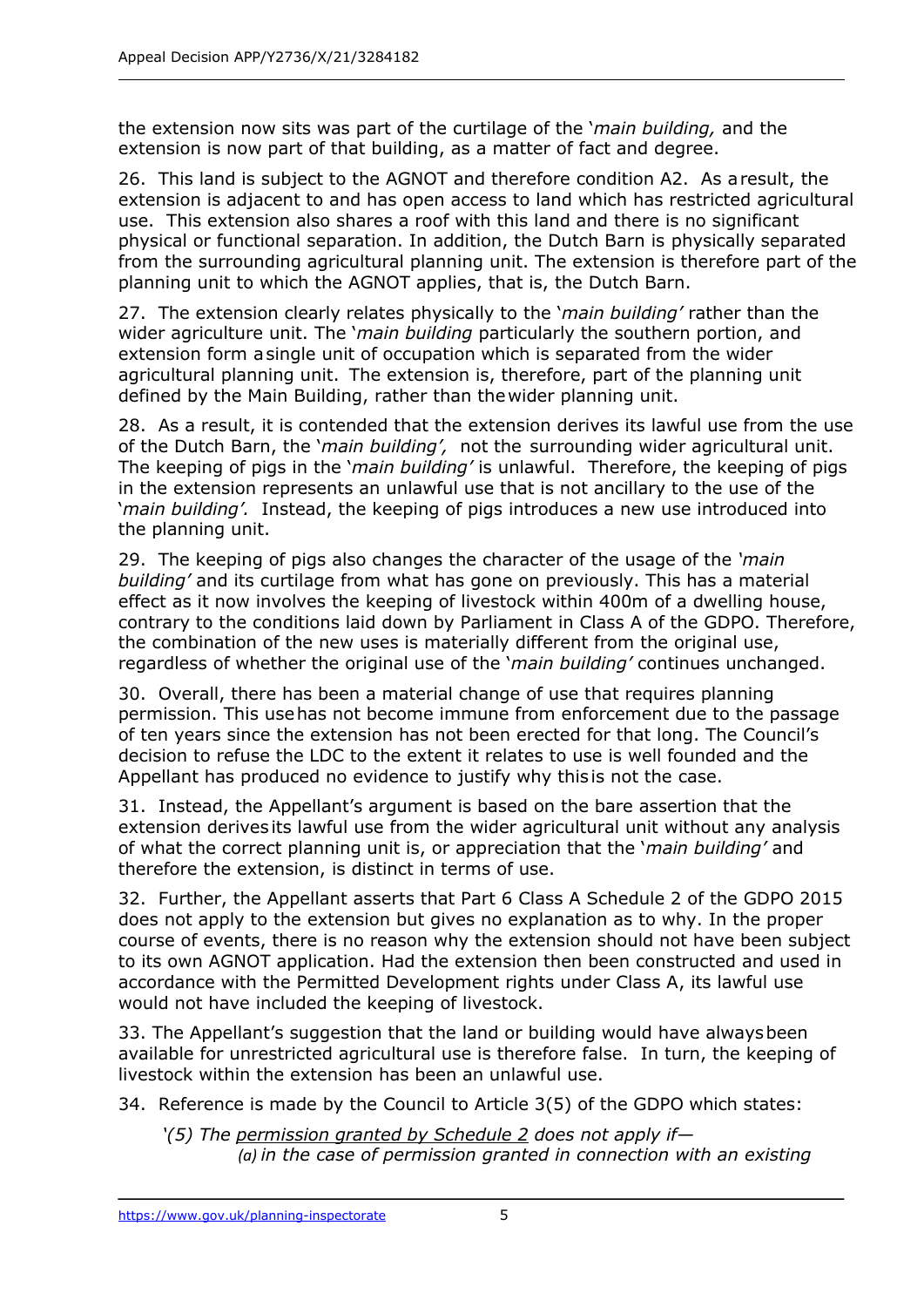*building, the building operations involved in the construction of that building are unlawful;*

*(b) in the case of permission granted in connection with an existing use, that use isunlawful.*

35. As a result, the unlawful use of the extension leads to a loss of the Appellant's PD rights. Further, the unlawful use for the keeping of livestock has not gained immunity from enforcement under the ten-year rule. Therefore, no matter how the Appellant chooses to present their case, the use of the extension for the keeping of livestockis unlawful and this fact has been properly reflected in the LDC granted by the Council. The Council's refusal of the LDC (as applied for) is, therefore, well founded.

36. In conclusion it is argued that if an individual chooses to erect a building, without planning permission, intended to be used for a purpose which had no planning permission, then he inevitably runs the risk that he must remove the building if enforcement action was taken in time against it, or cease the use if enforcement action was taken against that use.

#### *My assessment*

## *Introduction*

37. There is no dispute that, physically, the appeal building (the subject of the LDC application) was initially erected unlawfully as an extension to the 'AGNOT' or *'main building'* and that, at the time it was built, it did not have the benefit of any express planning permission. There is also no dispute that the extension, as operational development, has become lawful on the basis that it was erected in excess of 4 years prior to the appeal LDC application having been made. It is also a matter of fact that Condition A2, applied to the Dutch Barn (*the AGNOT- main building*).

38. It is argued on behalf of the appellant that the LDC application only sought a certificate in respect of the building operations. I have noted that, on the LDC application form, what was sought is described as '*the construction of a building at Coulton House Farm without planningconsent'.* However, as referred to above, the statement of facts submitted in support of the application indicated that confirmation was being sought to confirm that the '*siting and construction of the extension to the agricultural building and for the housing of livestock'* was lawful. On the appeal form what was being applied for was described as '*Works to erect an agricultural building for the housing of livestock'.*

39. Thus it is evident that, that although stating that the LDC was sought for operational development only, it was implicit that the appellant wished to establish that the use of the extension to the Dutch Barn to house livestock (pigs) was also lawful. This is also clear from the Appellants detailed arguments in referring to the agricultural use of the extension. It is evident that in granting the LDC in the prescribed format, the Council had to consider whether both the operational development and the use to which the extension was being put were lawful. I consider that this was the correct approach.

40. As a matter of fact, the Council did only grant the LDC for what the Appellant claims to have been applied for. It granted an LDC for the '*siting and construction of the extension'* and in doing so indicated that it '*shall not be used for the accommodation of livestock'.* Thus, it issued the LDC on the basis that, although it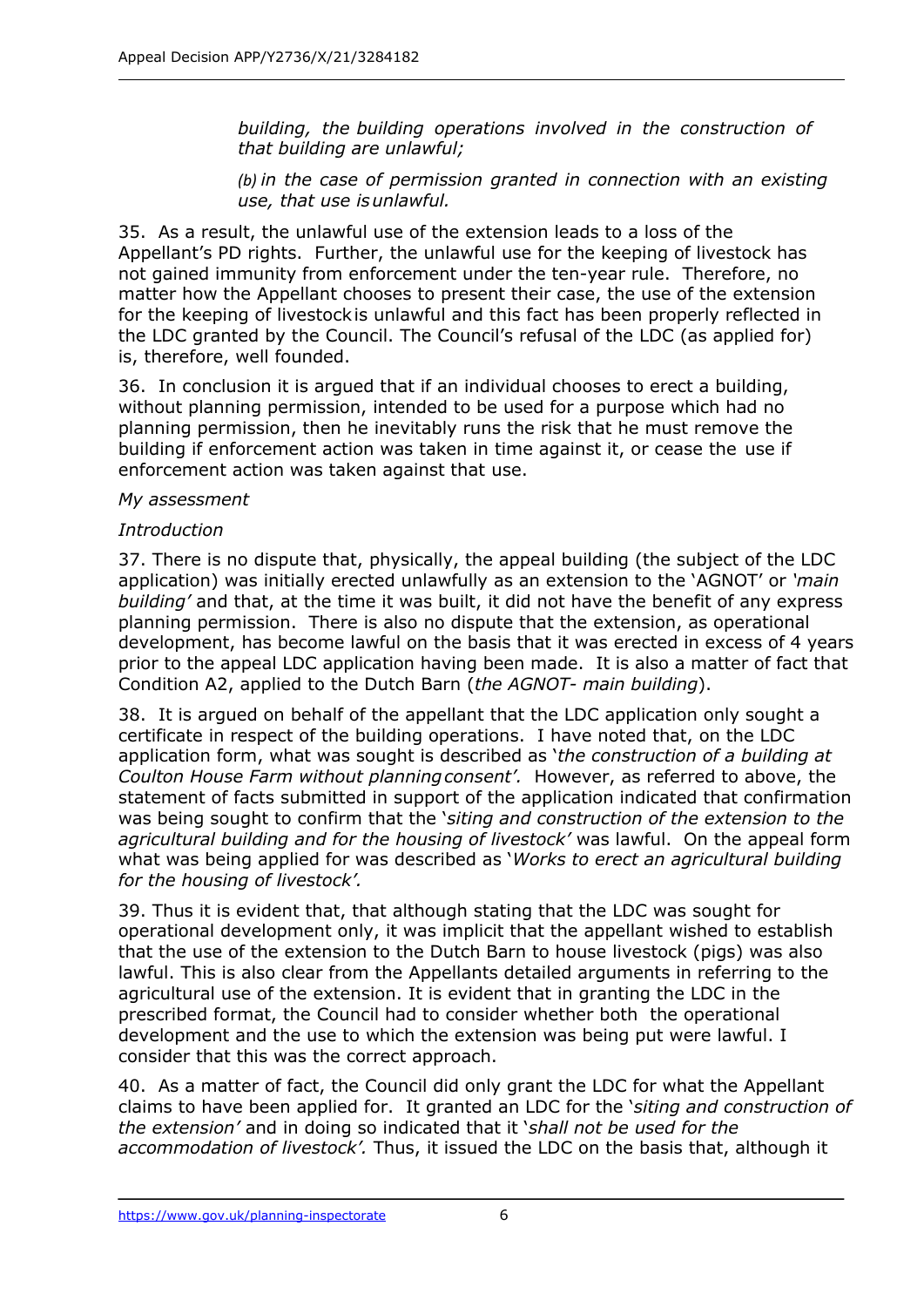accepted that the operational development was lawful, the existing use of the extension for the keeping of livestock was unlawful.

41. For the reasons set out above, on behalf of the appellant, it is contended that this is not the case and that the keeping of livestock (pigs) is a lawful agricultural use within the overall planning unit of the appellant's agricultural land. I disagree with this contention and set out my reasons below.

## *The main issue*

42. It follows from the above that the main issue in this case is whether or not the keeping of livestock in the extension was a lawful use of the building on the date that the LDC application was made.

## *Reasons*

43. The courts have held that, as a matter of principle, if building operations have become immune from enforcement through the passage of time, it does not mean that the use of that building is also necessarily to be regarded as being lawful. Therefore, I agree with the Council that *'the immunity gained by the operational development of the extension itself does nothing to make the use of the building lawful'.* I also agree that the question is whether or not the use of the extension is lawful on its own merits.

44. Clearly there can be no argument that the land on which the extension sits is in agricultural use and that the keeping of pigs is an agricultural use. However, it does not automatically follow that the use of the extension to the Dutch Barn for the keeping of pigs is a lawful agricultural use.

45. When erected the extension was unlawful and due to it being located within 400m of a protected building and in the proper course of events, if the appellant wished to use the appeal building for the housing of livestock, planning permission would have been required. It is also the case that if another 'AGNOT' application had been made for the extension and had then been constructed and used in accordance with the permitted development rights under Class A, its lawful use would not have included the keeping of livestock. I agree with the Council, therefore that the appellant's contention that the land or building would have alwaysbeen available for unrestricted agricultural use is, therefore, misguided.

46. Having considered all of the detailed arguments set out in the respective cases I acknowledge the Council's argument that the starting point for determining whether a material change of use has occurred is to normally ascertain the correct planning unit and to establish the present and previous primary uses of that unit. Reference is made to the case of *Burdle* and that the tests begin with the unit of occupation and turn on the concept of physical and functional separation.

47. In this case I consider that, although the Dutch Barn can be said to be part of the larger agricultural holding, there can be parts of that holding which are more restricted in terms of their agricultural use than others. This applies to the Dutch Barn which, because it is located within 400m of a protected building is precluded from being used to house pigs or any livestock for that matter.

48. Having inspected the Dutch Barn and its extension, I noted that there were no full height walls separating the 4 bays of the barn from the 2 bays of the extension. There was a low level partition only and, although built at different times, the Dutch Barn and its extension are perceived as being a single unit. As a matter of fact and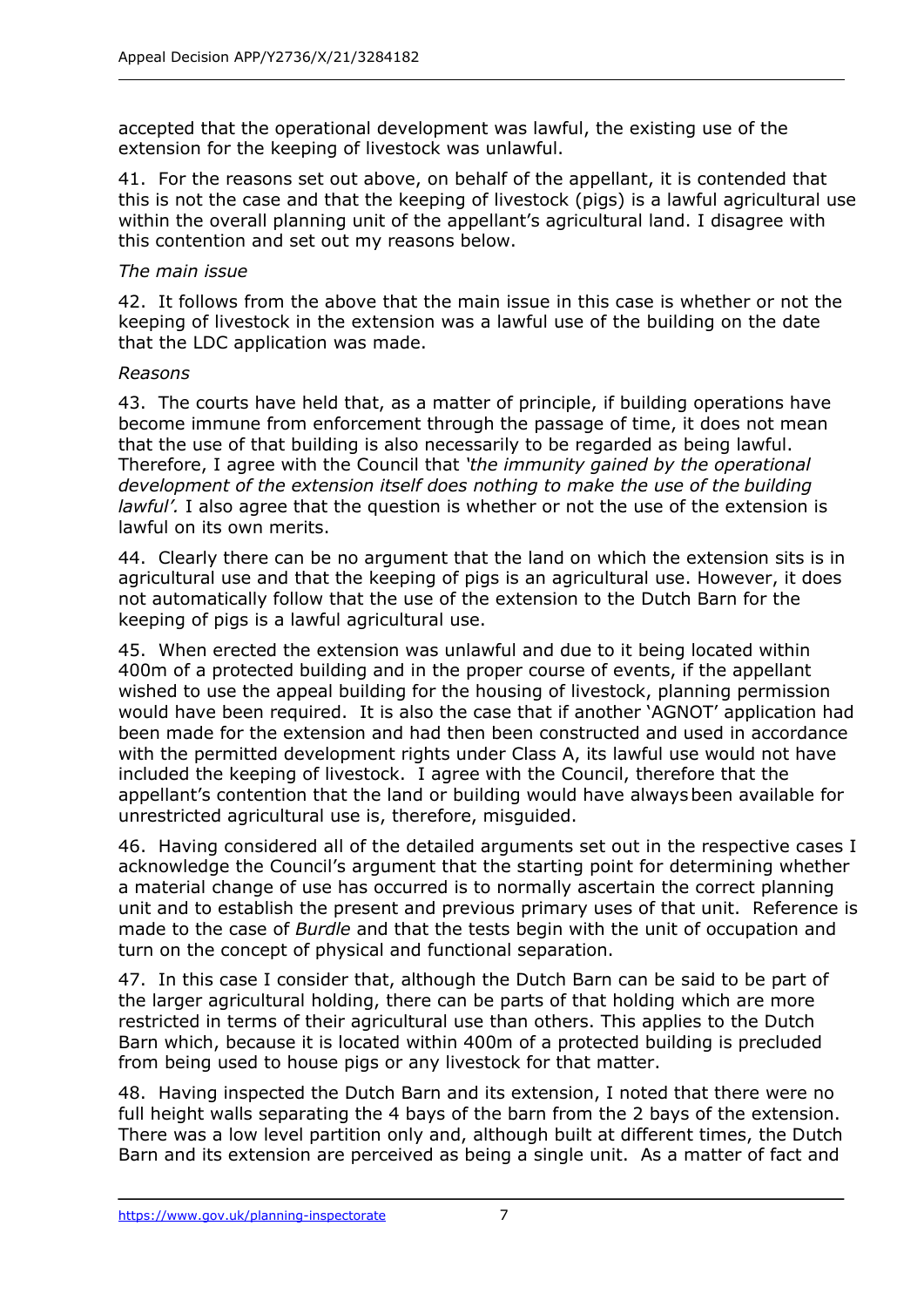degree, therefore I agree with the Council that the extension forms part and parcel of the Dutch Barn, the original 'AGNOT' building.

49. My conclusion in this respect is reinforced by the Appellant's previous LDC application (20/000965/CLEUD) which sought a LDC for the whole building, the Dutch Barn and the extension. At that time the LDC was applied for on the basis of the whole building. Thus, irrespective of any disagreements regarding what constituted the correct planning unit(s), at that time the Appellant must have applied for the LDC on the basis that the whole building was lawful for the keeping of livestock (namely pigs).

50. Based on my conclusion above, therefore, I can understand the Council's argument that in keeping pigs in the extension, there has, in effect been a material change in use of the building. As a matter of fact and degree there is a significant material difference in the character of usage of the extension for the keeping of pigs than for a typical Dutch Barn or for a simple agricultural storage or garaging use. I accept that both uses are clearly for agricultural purposes but planning regulations relating to agricultural use do not simply allow any agricultural use on any agricultural land.

51. In certain circumstances, where the keeping of livestock is concerned, express planning permission is required and any PD rights (PD) are conditioned. Because the Dutch Barn was within 400m of a protected building (nearby residences) Condition A.2 of Article A2, of Class A of the GDPO was applied. I agree with the Council, therefore, that the keeping of pigs in the extended building, which physically forms part of the Dutch Barn is unlawful based on that condition.

52. However, that is not the only reason, in my view, why the use of the extension cannot be lawful. There is no doubt that the extension did not previously exist and there is no evidence that the land on which the building rests had previously been used for the keeping of livestock. If the Appellant had wished to use any building (or part of a building) for the keeping of livestock within 400m from a protected building (in this case nearby dwellings which do not form part of the agricultural holding) then planning permission would have been required for that use.

53. There is no express planning permission in place for such a use of the extension in this particular location on the Appellant's agricultural holding. Nor are there any PD rights applicable to the use for the keeping of livestock in the extended building. Even if a further 'AGNOT' application had been made, the keeping of livestock would not have been permitted because of its proximity to the nearby dwellings.

54. It follows, therefore, that the appeal building was unlawful when built and used for the keeping of pigs. As is now clear, the building itself became immune from enforcement action and on that basis the Council issued a LDC for the operational development only, as carried out. It had previously refused an LDC for the combined Dutch Barn and the extension on the basis of the 'AGNOT' condition. However, in my view, it could also have refused a LDC for the combined building or extension alone, on the basis that the use for the keeping of pigs has not gained immunity from enforcement action under the 10 year rule.

55. As well as finding that a lawful operational development does not necessarily mean that the use of a building is lawful, the case of *Sumner v Secretary of State for Communities and Local Government [2010]EWHC 372 (Admin)* confirms that the lawful use of a building which has become immune from enforcement must be a use which is ancillary to the lawful use of the land on which the building sits. I consider